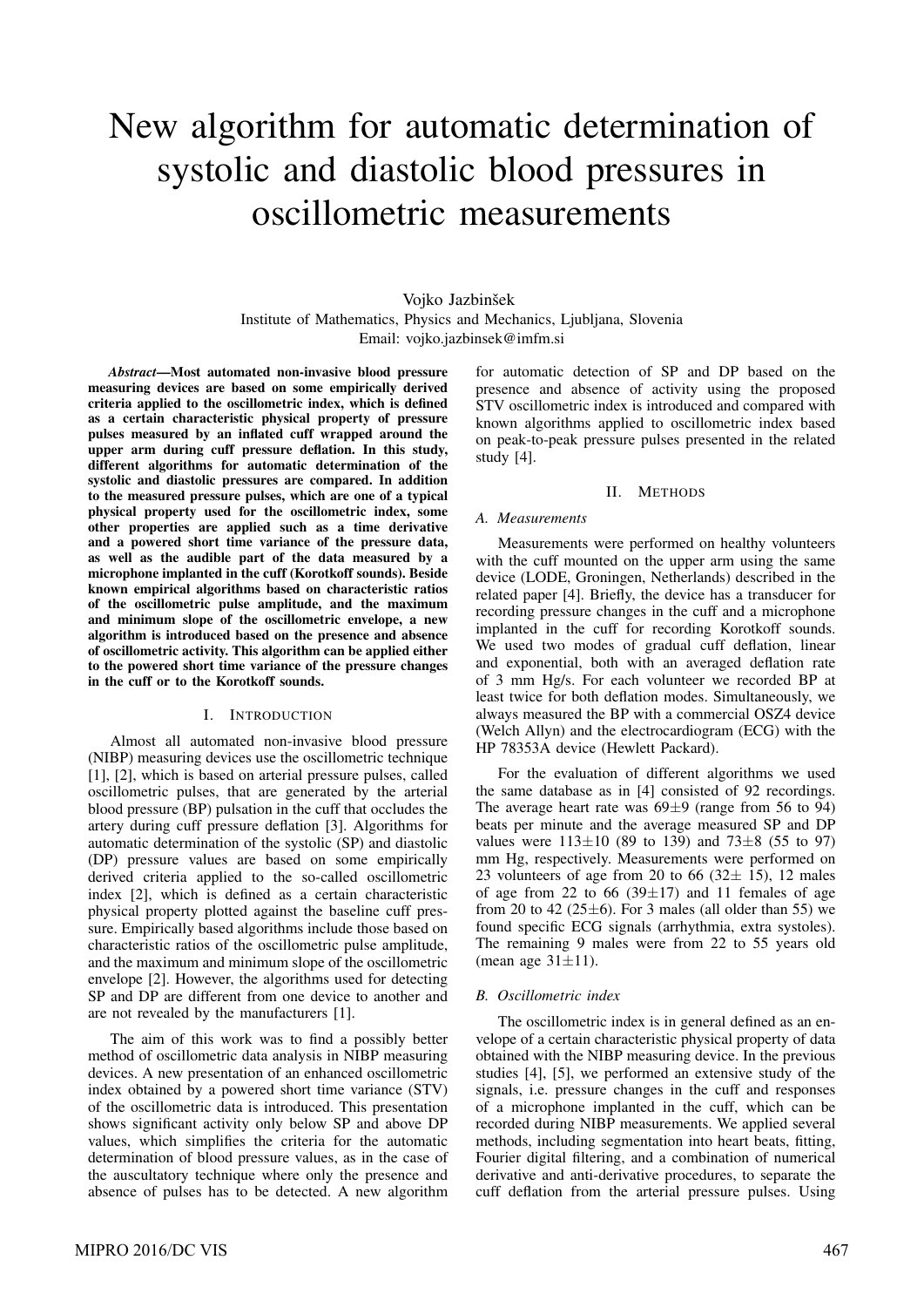

Fig. 1. a) Measured pressure data (left scale) and the arterial pressure oscillations obtained by digital filtering (right scale). Envelopes are defined with maximal (MAX) and minimal (MIN) pressure values for each pulse and are denoted by red and blue bullets, respectively. b) High frequency - audible part of microphone data.

digital filtering we separated the microphone data into an audible part (Korotkoff sounds) and a low frequency part, which we found to exhibit a similar property as the time derivative of pressure pulses. We derived several presentations of the oscillometric index using measured signals in our NIBP device.

Using digital filtering, we separated deflation and arterial pressure pulses from the measured pressure data (Fig. 1a) and we extracted a high frequency audible part of the measured microphone data (Fig. 1b), which can be related to the Korotkoff sounds observed in an auscultatory BP measurements [6]. Figs. 2a,b show two types of the oscillometric index defined as envelopes of peak-to-peak oscillation amplitudes from Figs. 1a,b plotted vs. the pressure level in the cuff (deflation).

In this study, another method to represent oscillometric activity is proposed: power enhanced short time variance (STV) defined as the powered normalized variance of the measured data  $p(t)$  (see, Fig. 1a) at time subintervals of length ∆*t*

$$
V^{\alpha}(t_i) = V_i^{\alpha} = \left\| \sum_k [p(t_k) - \bar{p}_i]^2 \right\|^{\alpha}, \tag{1}
$$

$$
t_k \in [t_i - \Delta t/2, t_i + \Delta t/2], \quad \bar{p}_i = \frac{1}{N} \sum_k p(t_k),
$$

where *N* is he number of time points in  $\Delta t$  ( $N = \Delta t \cdot f_s$ ,  $f_s$ is sampling frequency),  $t_k$  is a time point in the *i*-th  $\Delta t$  and  $\bar{p}_i$  is a mean value of measured pressure in that  $\Delta t$ . Fig. 3 shows the influence of the two parameters, ∆*t* and the power α, on the shape of the oscillometric index obtained from (1)  $(E_{vp}$  – envelope of normalized peak-to-peak values of  $V_i^{\alpha}$ ). In the limit case ( $\Delta t \rightarrow 1/f_s$ ,  $\alpha = 1/2$ ),  $V_i^{\alpha}$ is equivalent to the absolute value of the time derivative of the measured data. For larger ∆*t*, STV gives a measure of the rate of arterial pulse changes in a given time interval ∆*t*, or in other words, how much energy is transferred in



Fig. 2. Normalized oscillometric index obtained from a) the arterial pressure oscillations (Fig. 1a), and b)  $E_{kp}$  – the audible part of microphone data (Fig. 1b). Envelope of peak-to-peak oscillation values, obtained by subtraction of MIN envelope from MAX envelope, are displayed as a function of cuff pressure (deflation) level. Vertical dashed lines denote SP (119 mmHg) and DP (119 mmHg) values measured with OS4 device.

∆*t* between the arterial pulsation in the limb and the cuff wrapped around the limb. Using the heuristic method, we chose one half of an average heartbeat duration  $(t<sub>hb</sub>)$  as the most appropriate value of parameter ∆*t*. The curves in Fig. 3a show that i) above SP and below DP not much power is transferred, ii) that a rapid change of transferred power is observed around SP and DP, and iii) that most of the power is transferred between SP and DP. Using power parameter α one could enhance the oscillometric index. As is demonstrated on Fig. 3b, significant activity is observed only in the interval between SP and DP for  $\alpha > 4$ .

#### *C. Algorithms*

Two general types of criteria are known in the literature [2]: one is based on the amplitude reading and the other on the derivative reading. They are called the height-based (HB) and the slope-based (SB) method.

In the HB method, the SP and DP values are determined as a certain height of the normalized index when the pressure level in the cuff is equal to SP and DP. These values are different for each type of oscillometric index [4]. In our data base of 92 recordings, where the reference SP and DP were measured with OSZ4 device, we obtained for the oscillometric index constructed from the arterial pressure pulses averaged height ratios of  $0.45\pm0.07$  and  $0.70\pm0.10$  for the SP and DP values, respectively. Using these height ratios, we obtained for the case shown in Fig. 1a (121/81) mmHg for (SP/DP) values.

In the SB method, we first found the cuff pressure  $p_m$ where  $E_{xy}$  reached its maximum height. SP and DP were then defined as the maximum slope of the envelope in the increasing and decreasing part of the envelope. The slope is defined by a derivative of the oscillometric index. However, the oscillometric index represents a non-monotonic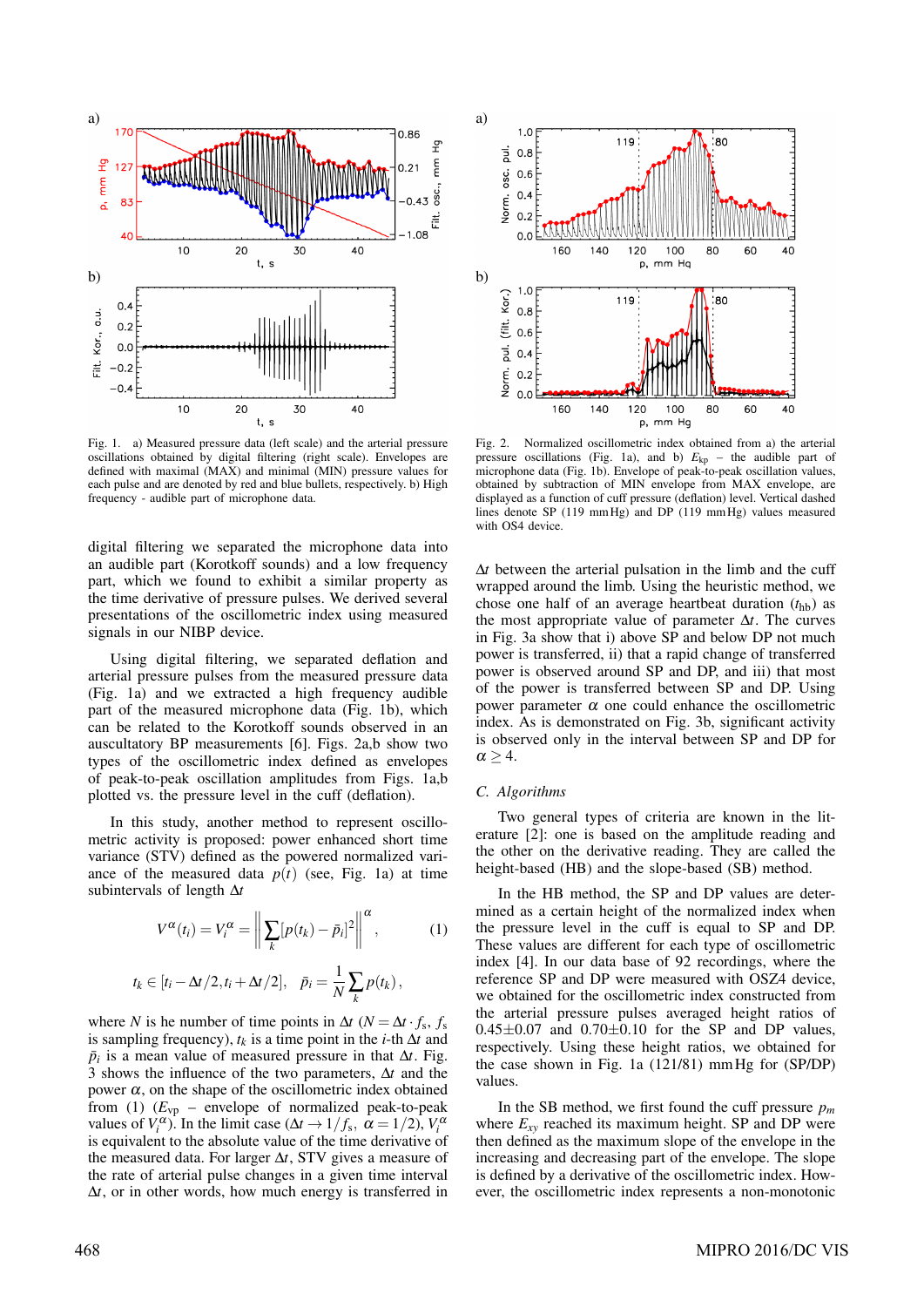

Fig. 3. Influence of a)  $\Delta t$  and b)  $\alpha$  on power enhanced STV index  $E_{vp}$ ) defined as envelope of  $V^{\alpha}$  in (1). Vertical dashed lines denote measured SP and DP values in mmHg.

function due to the beat-to-beat variability of the pulse amplitude, artefacts, etc. Therefore the derivative can have many local extrema. To improve the prognostic value of the SB method, we introduced in [4] some constraints for estimation of SP and DP. Using SB method, we obtained for the case shown in Fig. 1a (114/80) mmHg for (SP/DP) values.

For the power enhanced STV oscillometric index defined  $(E_{vp})$  defined as an envelope of  $V^{\alpha}$  (1), we introduced a new algorithm based on the presence and absence of signal activity. We called it a presence/absence (PA) algorithm. It consisted of two steps. In the first step, threshold values  $T_s$  and  $T_d$  for SP and DP were determined from average background activities *A*<sup>s</sup> above SP and *A*<sup>d</sup> below DP as

$$
T_s = (\alpha + 1) \cdot A_s \text{ and } T_d = (\alpha + 1) \cdot A_d, \quad (2)
$$

where  $\alpha$  denotes a power in the enhanced normalized index  $V^{\alpha}$  (1). Average activities  $A_s$  and  $A_d$  were defined as the mean value of  $E_{vp}$  for the first  $N_b$  heartbeats and the last  $N_b$  heartbeats, respectively.  $N_b$  was usually set to 3. From  $T_s$  an onset pressure  $P_{on}$  was found as the deflation level at which the envelope reaches  $T_s$ , and from  $T_d$  and offset pressure  $P_{\text{off}}$  was found as the deflation level at which the envelope falls to  $T<sub>d</sub>$ .  $P<sub>on</sub>$  and  $P<sub>off</sub>$  were the first estimates of SP and DP. In the second step, we found maximum slopes  $S_s$  and  $S_d$  of the envelope just after  $P_{on}$ and just before  $P_{\text{off}}$ , respectively. A final estimate of SP was defined as the first pressure  $p(t)$  level in the cuff below *P*on that fulfills the following condition:

$$
E_{\rm vp}(t + t_{\rm hb}) - E_{\rm vp}(t) > S_{\rm s}/3. \tag{3}
$$

Similarly, DP was determined as the first pressure  $p(t)$ above  $P_{\text{off}}$  that fulfill:

$$
E_{\rm vp}(t) - E_{\rm vp}(t + t_{\rm hb}) > S_{\rm d}/3. \tag{4}
$$



Fig. 4. Demonstration of PA method on  $E_{vp}$  envelope. Dashed vertical lines represent measured (PS/PD) values (119/80) mm Hg, vertical magenta lines denote  $P_{on}/P_{off}$  (139.4/78.8) mm Hg, red  $\times$  mark maximum slopes  $S_s$  and  $S_d$ , and green vertical lines denote (PS/PD) values (118,81) mm Hg obtained by PA method.

Demonstration of PA method applied to the  $E_{vp}$  ( $\alpha = 4$ ,  $\Delta t = 0.5 \cdot t_{\rm hb}$ ) is displayed on Fig. 4. With this method we obtained (118/81) and (120/78) mm Hg for the  $E_{\rm vp}$  shown in Fig. 3b and for the  $E_{kn}$  constructed from Korotkoff sounds in Fig. 2b, respectively.

#### *D. Evaluation protocol*

Two standard protocols for evaluating the accuracy of NIBP devices have been widely used. One was published by the British Hypertension Society (BHS) [7] and the other by the American Association for the Advancement of Medical Instrumentation (AAMI) [8]. The criteria for fulfilling the BHS protocol are that devices must achieve at least grade B (50% of readings falling within 5 mm Hg, 75% within 10 mm Hg and 90% within 15 mm Hg of the mercury standard). The criteria for fulfilling the AAMI protocol are that the test device must not differ from the mercury standard by a mean absolute difference  $(|\Delta p|) > 5$  mm Hg or a standard deviation (SD) > 8 mm Hg. The mercury standard refers to SP and DP values obtained by the auscultatory method performed by a trained person using a stethoscope for listening to the Korotkoff sounds and a mercury sphygmomanometer to measure the pressure level in the cuff.

Like in the related paper [4], we used a modified combination of BHS [7] and AAMI [8] protocols for the evaluation of different methods for automatic determination of the SP and DP values. For the oscillometric index  $E_{\text{pp}}$  based on the arterial pressure pulses (Fig. 2a), we applied the HB and SB algorithms to estimate SP and DP values. For the power enhanced STV oscillometric index  $E_{vp}$  ( $\alpha = 4$ ,  $\Delta t = 0.5 \cdot t_{hb}$ ), see Fig. 3b), and for the Korotkoff envelopes (see Fig. 2b), we applied PA algorithm to estimate SP and DP values. As in the BHS protocol we used grading criteria, but instead of using a certain percentage of readings falling within 5, 10 and 15 mmHg of the reference values, we found the total number of cases falling within 1, 3, 5, 7 and 10 mm Hg of the reference values. Results were classified into 6 grades according to the rule given in Table I. For all estimations of SP and DP, the classification values  $V_{SP}$  and  $V_{DP}$  were found and a combined classification value  $V_{SP+DP}$  was calculated using the following formula biased to the worse of the two classification values:

$$
V_{SP+DP} = round\bigg(\frac{min(V_{SP}, V_{DP}) + 4 max(V_{SP}, V_{DP})}{5}\bigg). \tag{5}
$$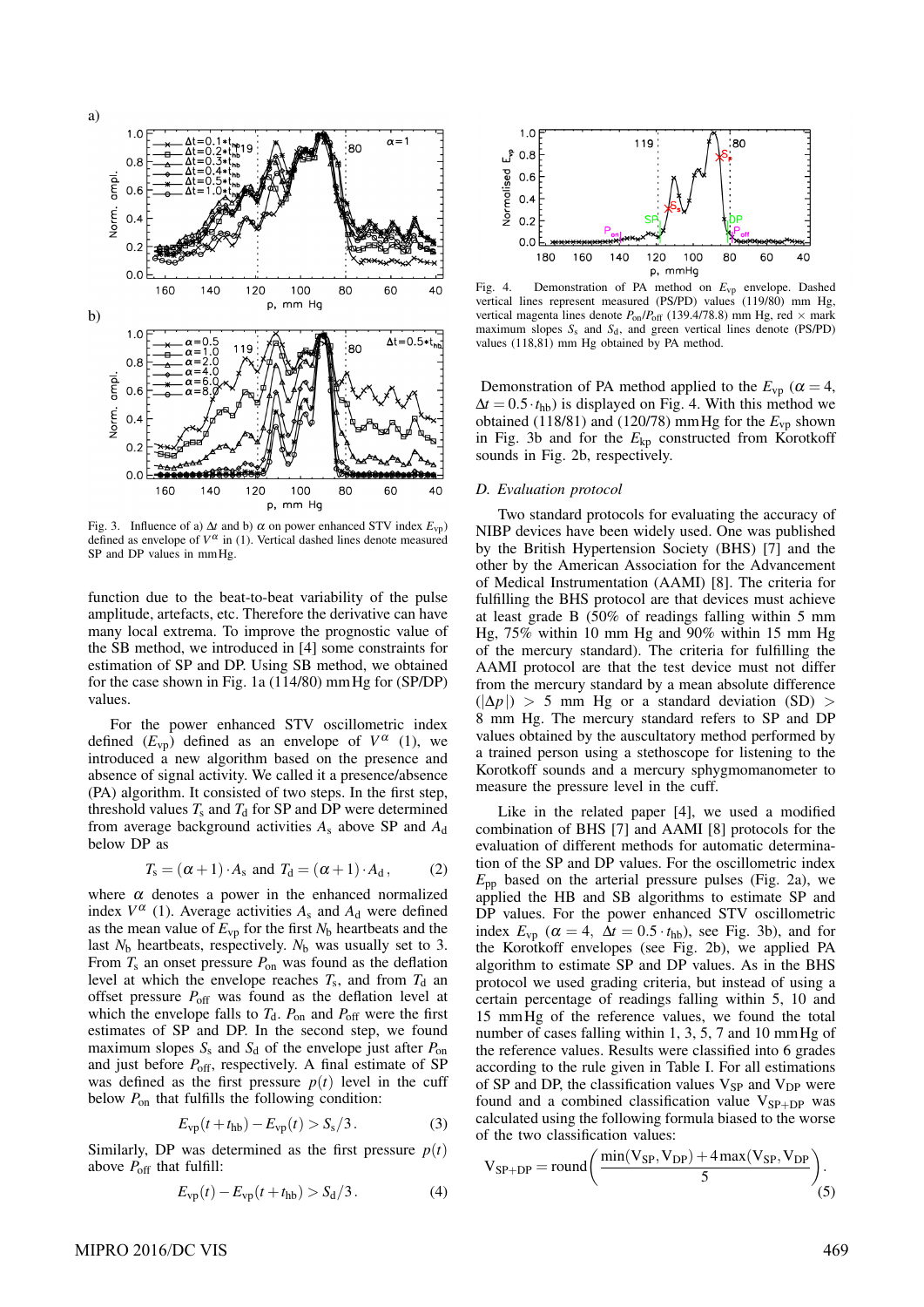

Fig. 5. Bar charts of classification results for the a) HB and b) SB methods applied to  $E_{\text{pp}}$ , and c) PA method applied to  $E_{\text{vp}}(\alpha = 4)$ . Each bar in the plot corresponds to the total number of cases classified in a given group (A, B, ..., F) defined in Table I. Results for the SP, DP and combined SP+DP are denoted by an red upward triangle, blue downward triangle and black diamond, respectively. Comparison between the SP (labeled by red squares) and the DP (labeled by blue circles) values measured with the OSZ4 device and corresponding SP and DP values obtained by different methods. Scatter plots for d) HB, e) SB, and f) PA methods are displayed, respectively. Linear regression correlation coefficient is denoted by *rSP*, *r*<sub>*DP</sub>* and *r* for the SD, DP and combination of both SP and DP. Bland-Altman plots for g) HB, h) SB, and i) PA methods are displayed, respectively.</sub> Dash-dotted, dotted and dashed line styles denote mean, mean  $\pm$  SD and mean  $\pm$  2SD values for the combination of both SP and DP (see, Table II for values of shown quantities).

TABLE I. CLASSIFICATION OF RESULTS

| Grade | Value | description | absolute difference |  |  |
|-------|-------|-------------|---------------------|--|--|
| А     |       | excellent   | $0$ or $1$ mm $Hg$  |  |  |
| B     | 2     | very good   | $2$ or $3$ mm $Hg$  |  |  |
| C     | 3     | good        | 4 to 5 mm Hg        |  |  |
| D     | 4     | approximate | $6$ to $7$ mm $Hg$  |  |  |
| E     | 5     | bad         | 8 to 10 mm Hg       |  |  |
| F     | 6     | fail        | more than 10 mm Hg  |  |  |

As in the AAMI protocol, we calculated ∆*p*±*SD* but we also included a calculation of the mean pressure difference  $\Delta p$ , which gives the average shift of the estimation regarding the measured reference. In addition, we performed a linear regression fit of estimated vs. measured pressure values, which gives the linear correlation (*r*).

## III. RESULTS AND DISCUSSION

Figs. 5a-c shows bar charts of classification results obtained by the HB and SB methods applied to *E*pp envelopes and by the PA method applied to  $E_{\text{vp}}$ . Table II displays some quantitative evaluation parameters for the cases shown in Fig. 5, such as C - the total number of cases classified as good (up to 5 mmHg difference between the estimated and the measured SP and DP), F - the number of failed cases (a difference above 10 mmHg),  $a$  – offset,  $b$  – slope and  $r$  – correlation of the linear regression, ∆*p*±SD – the mean difference and its standard deviation in mmHg,  $|\Delta p|$ ±SD – the mean absolute difference and its SD in mmHg, and  $\Delta p_m$  – the maximum difference in mmHg. Figs. 5d-i show comparisons between the SP and the DP values measured with the OSZ4 device and the corresponding SP and DP values obtained by the HB, SB and PA methods. Scatter plots (Figs.5d-f) show that for all these methods we obtained a high correlation  $(r > 0.9)$  with the measured SP and DP obtained by the OSZ4 device. Bland-Altman plots [9] (Figs.5g-i-f) show that the mean difference ∆*p* between the measured and the estimated SP and DP is below 1 mm Hg for all these methods and most of the results are within  $\pm$ SD values, which were (see Table II) 2.7, 4.3 and 3.7 mm Hg for the HB, SB and PA methods, respectively. The mean absolute differences were all below 3 mm Hg, i.e.  $2.0 \pm 1.8$ ,  $3.0 \pm 3.1$  and  $2.7 \pm 2.5$  mm Hg for the HB, SB and PA methods, respectively.